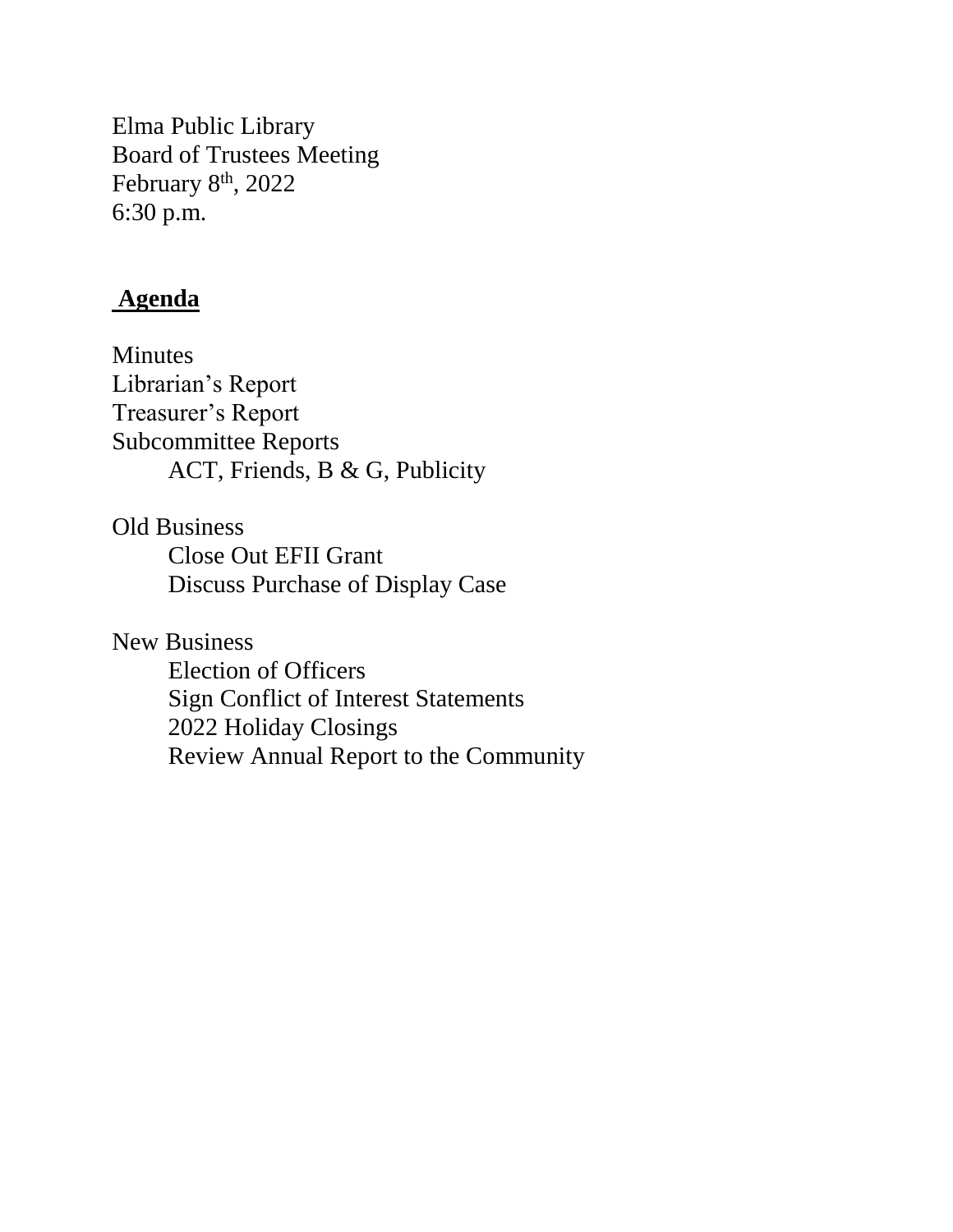#### **ELMA PUBLIC LIBRARY Librarian's Report December 31st, 2021 \*Fewer programs due to COVID-19 restrictions**

| <b>Circulation</b> | 2021                                                            |            | $2020*$                   | % change              |              |         |                      |             |        |
|--------------------|-----------------------------------------------------------------|------------|---------------------------|-----------------------|--------------|---------|----------------------|-------------|--------|
|                    | December<br>$Jan - Dec$                                         | 56,791     | 4,383<br>46,346           |                       | 1,875        | 22.5%   | 133.8%               |             |        |
|                    |                                                                 |            | <b>YTD Town Libraries</b> | YTD All B&ECPL        |              | 25.4%   |                      | 16.7%       |        |
|                    | <b>Library Visitors</b>                                         |            |                           |                       |              |         |                      |             |        |
| 23,817             | December<br>27.3%                                               |            | 2,467                     |                       | 897          |         | 175.0%               | $Jan - Dec$ | 30,322 |
|                    |                                                                 |            | <b>YTD Town Libraries</b> | YTD All B&ECPL        |              |         | 27.8%                | 25.3%       |        |
|                    | <b>Computer Users</b>                                           |            |                           |                       |              |         |                      |             |        |
|                    | December<br>1,911                                               | 1,630      | 171                       | 17.2%                 | 6            | 2750.0% |                      | $Jan - Dec$ |        |
|                    |                                                                 |            | <b>YTD Town Libraries</b> | YTD All B&ECPL        |              | 15.6%   |                      | 8.7%        |        |
| <b>Wi-Fi Users</b> |                                                                 |            |                           |                       |              |         |                      |             |        |
|                    | December<br>$Jan - Dec$                                         |            | 236<br>3,019              |                       | 146<br>2,254 |         | 61.6%<br>33.9%       |             |        |
|                    |                                                                 |            | <b>YTD Town Libraries</b> | YTD All B&ECPL        |              | 69.4%   |                      | 60.1%       |        |
|                    | Library Programs December 2021                                  |            |                           |                       |              |         |                      |             |        |
|                    |                                                                 |            |                           |                       |              |         |                      |             |        |
|                    |                                                                 | Attendance |                           |                       |              |         |                      |             |        |
|                    | Virtual Toddler Time (12/7)<br>Preschool Storytime (2 sessions) |            |                           | 8 1-minute views<br>8 |              |         |                      |             |        |
|                    | Take & Make Craft Kits<br>LEGO Club $(12/4)$                    |            |                           |                       |              |         | 15<br>$\overline{7}$ |             |        |
|                    | K-3 Storytime $(12/8)$                                          |            |                           |                       |              |         | 9                    |             |        |

Graham Cracker Houses *(12/11)* 60<br>Teen Christmas Creations *(12/20)* 9 Teen Christmas Creations (12/20) 9<br>Adult Christmas Crafts (12/1) 7 Adult Christmas Crafts *(12/1)* 7 Book Club *(12/15)* 8<br>A Celebration of Kate *(12/29)* 25 A Celebration of Kate (12/29)

Total Programs 10 Attendance 156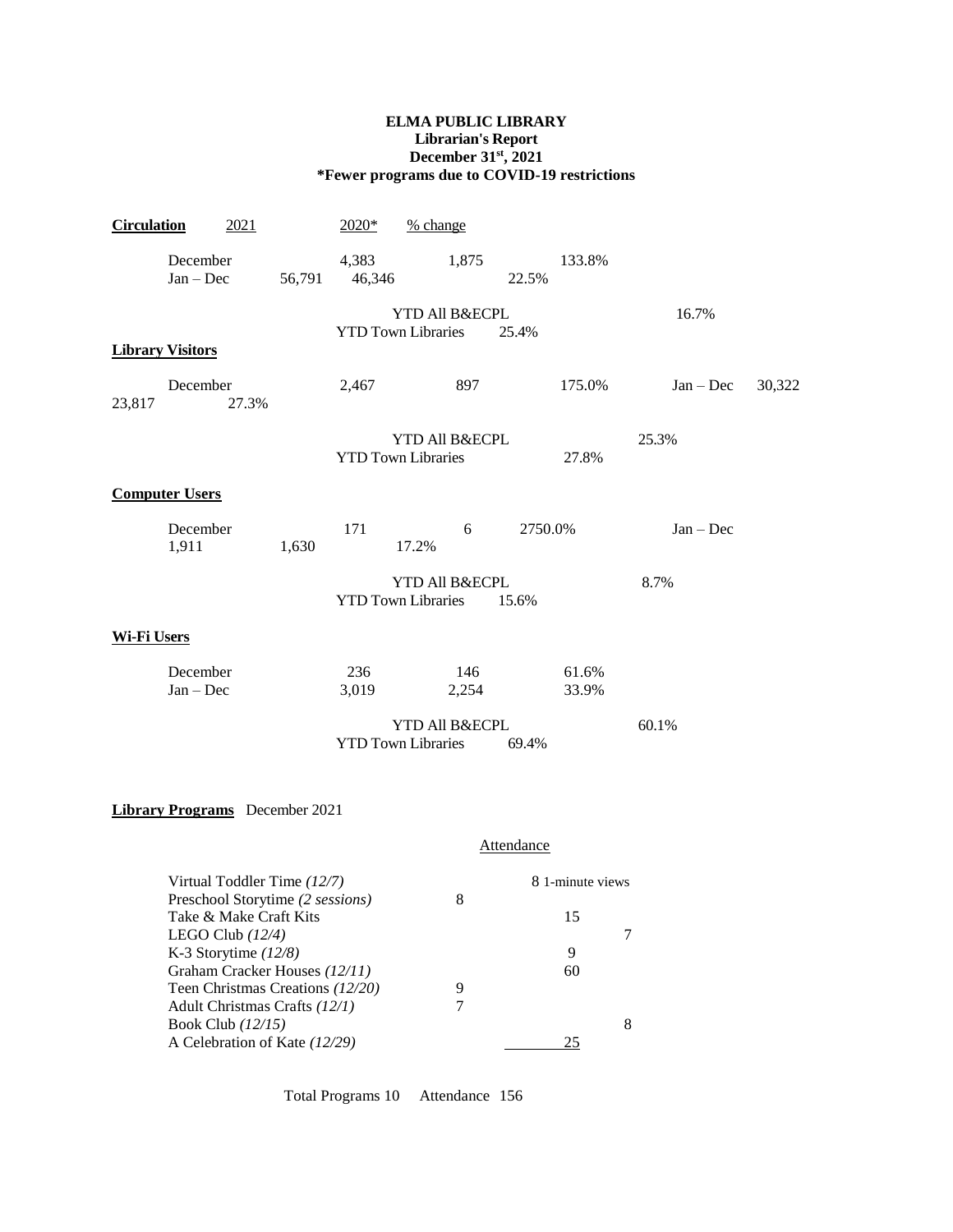# **Community Room**

The library held a "Mini" Book Sale in the Community Room from December 16-18.

## **Staff Activities**

• 12/8 – Tom attended the Manager/Director meeting on Zoom.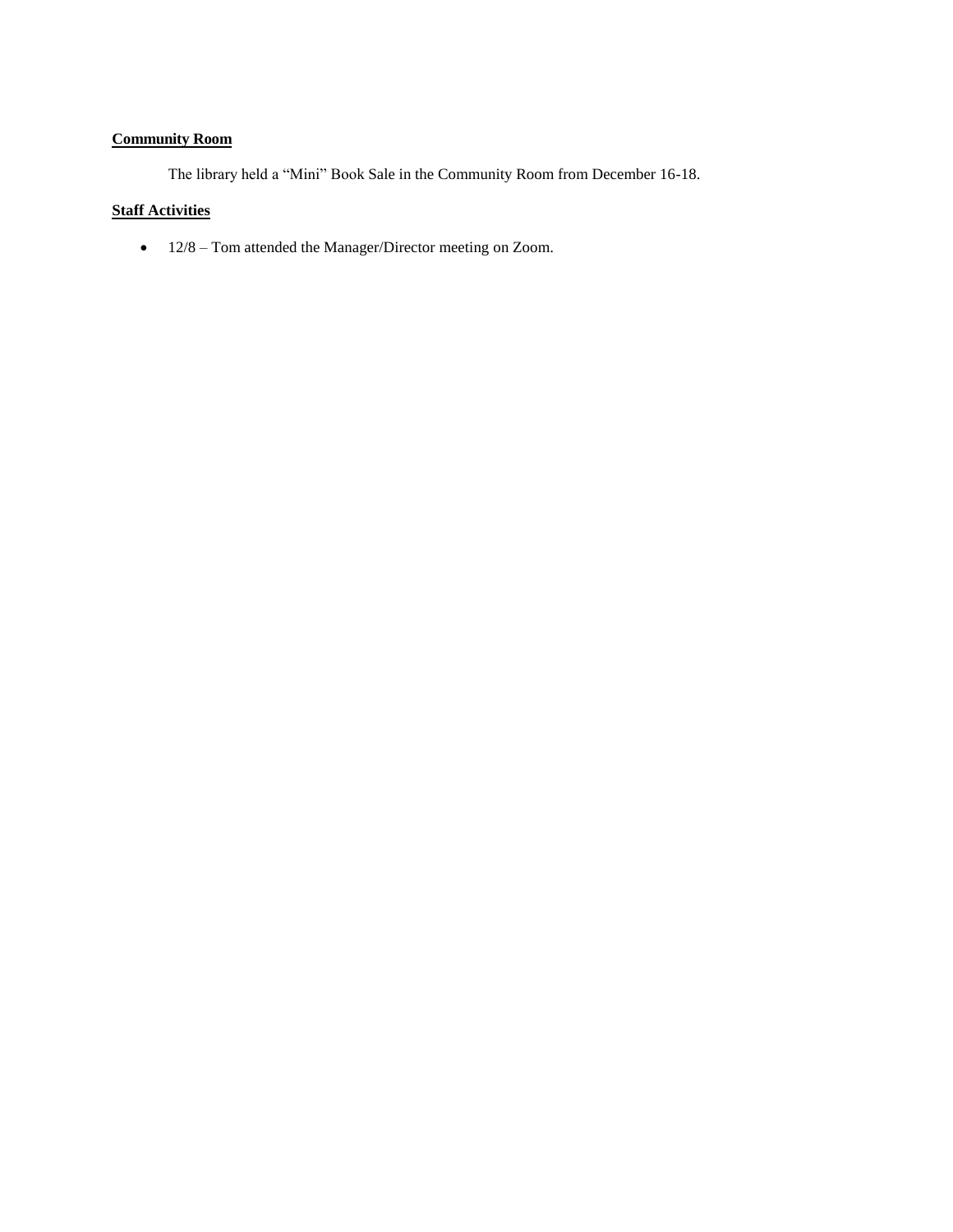#### **ELMA PUBLIC LIBRARY Librarian's Report January 31st, 2021**

| <b>Circulation</b>                                                                                                                                                             | 2022                                     |       | 2021                                                 | % change                                    |        |       |       |  |
|--------------------------------------------------------------------------------------------------------------------------------------------------------------------------------|------------------------------------------|-------|------------------------------------------------------|---------------------------------------------|--------|-------|-------|--|
|                                                                                                                                                                                | January                                  | 4,483 |                                                      | 2,797                                       | 60.3%  |       |       |  |
| <b>Library Visitors</b>                                                                                                                                                        |                                          |       | YTD All B&ECPL<br><b>YTD Town Libraries</b><br>39.5% |                                             |        |       | 23.6% |  |
|                                                                                                                                                                                | January                                  | 2,585 |                                                      | 1,365                                       | 89.4%  |       |       |  |
|                                                                                                                                                                                |                                          |       |                                                      | YTD All B&ECPL<br><b>YTD Town Libraries</b> |        | 68.2% | 63.7% |  |
|                                                                                                                                                                                | <b>Computer Users</b>                    |       |                                                      |                                             |        |       |       |  |
|                                                                                                                                                                                | January                                  | 189   |                                                      | 49                                          | 285.7% |       |       |  |
| <b>Wi-Fi Users</b>                                                                                                                                                             |                                          |       |                                                      | YTD All B&ECPL<br><b>YTD Town Libraries</b> | 97.0%  |       | 62.5% |  |
|                                                                                                                                                                                | January                                  | 232   |                                                      | 218                                         | 6.4%   |       |       |  |
|                                                                                                                                                                                |                                          |       |                                                      | YTD All B&ECPL<br><b>YTD Town Libraries</b> | 59.9%  | 53.7% |       |  |
|                                                                                                                                                                                | <b>Library Programs</b> January 2021     |       |                                                      |                                             |        |       |       |  |
| <b>Attendance</b>                                                                                                                                                              |                                          |       |                                                      |                                             |        |       |       |  |
| Preschool Storytime (3 sessions)<br>22<br>LEGO Club $(1/15)$<br>14<br>K-3 Storytime $(12/8)$<br>9<br>$\tau$<br>Book Club (1/19)<br>Scrapbooking Crop (1/22)<br>$6 \overline{}$ |                                          |       |                                                      |                                             |        |       |       |  |
|                                                                                                                                                                                | <b>Total Programs 7</b><br>Attendance 58 |       |                                                      |                                             |        |       |       |  |

## **Community Room**

None.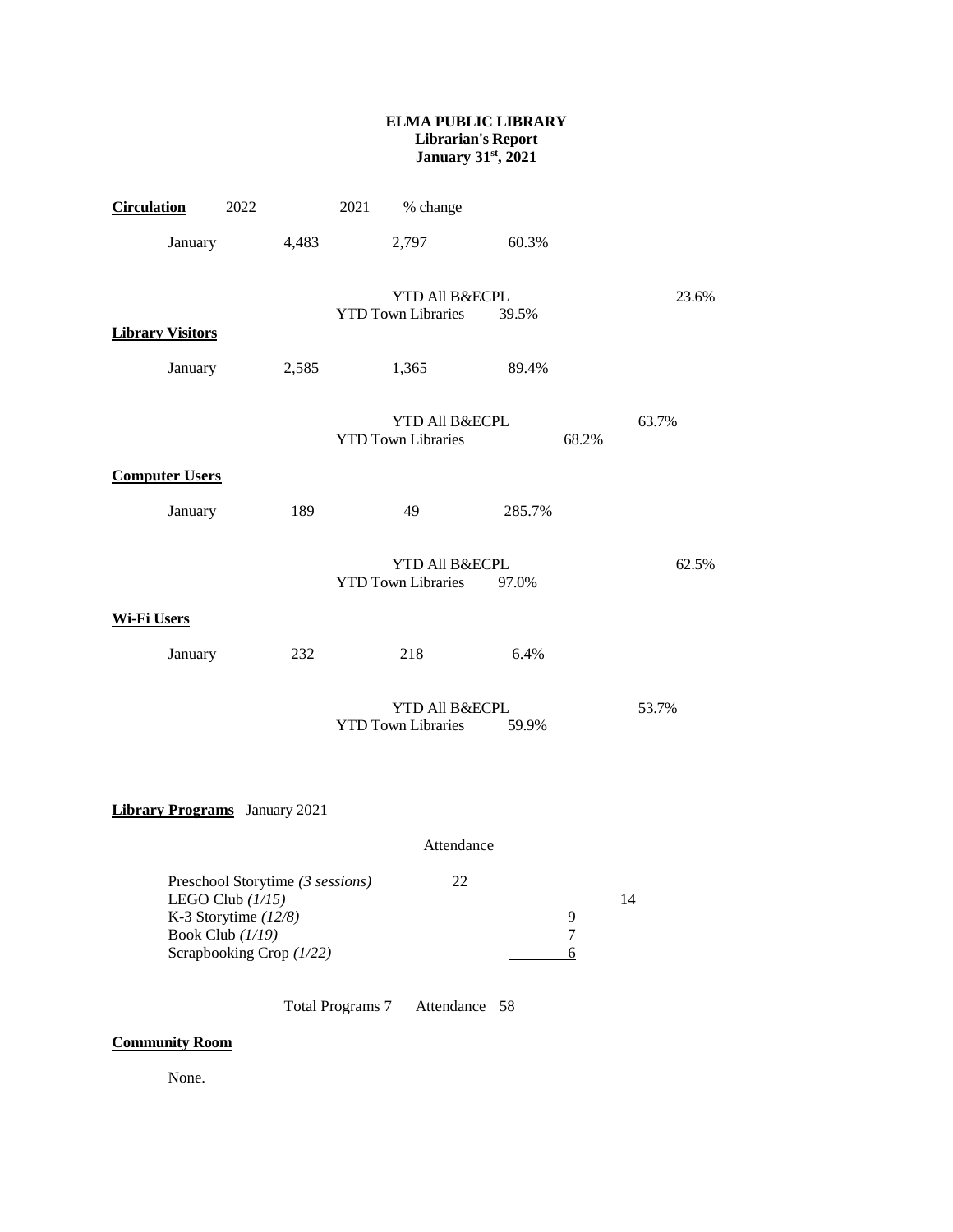# **Staff Activities**

• 1/12 – Tom attended the Manager/Director meeting on Zoom.